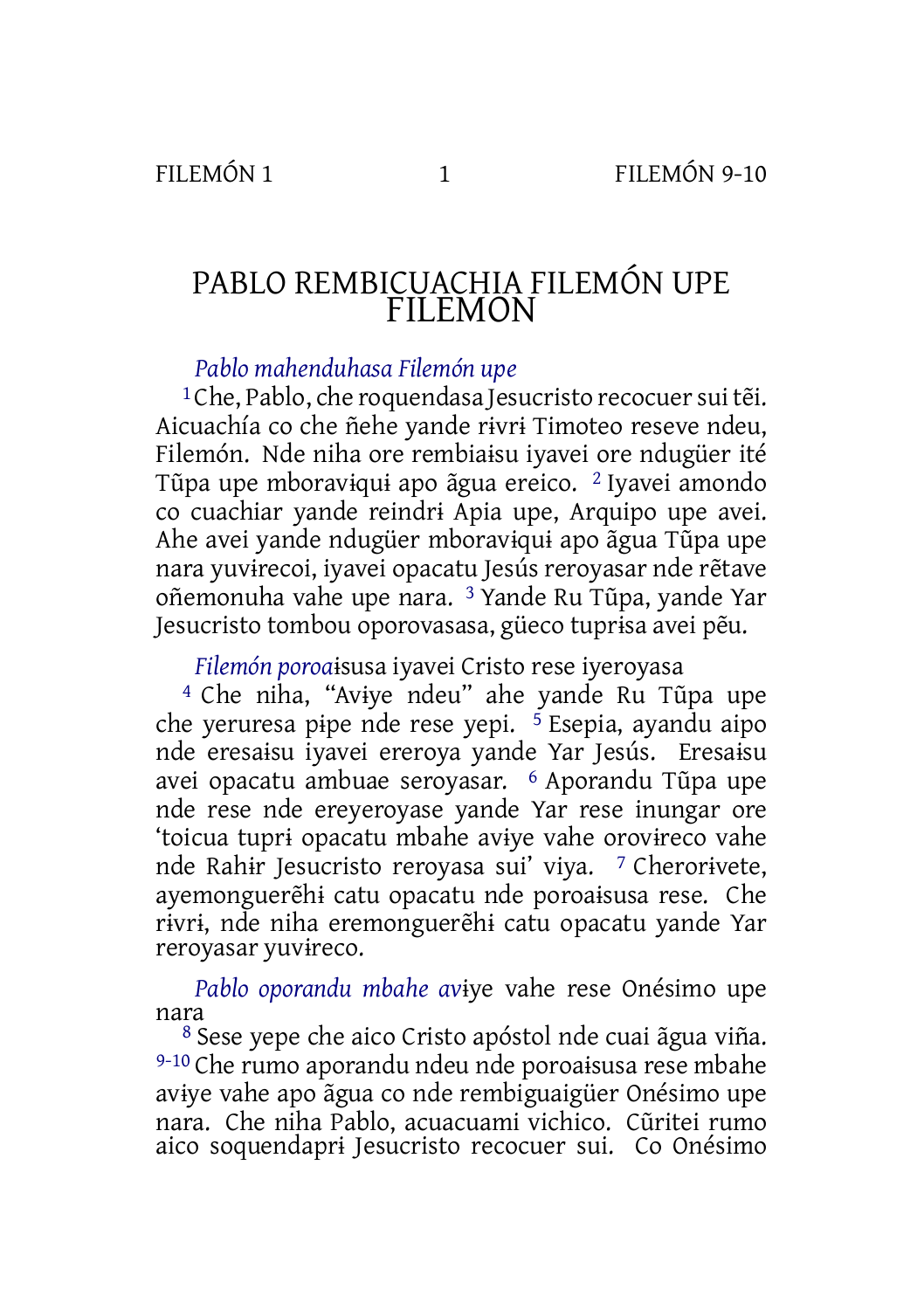secoi che rahɨr nungar yande Yar reroyasa pɨpe cohave che roquendasave.

11 Aracaco co nde rembiguai secoise nde pɨri, ẽgüe ehi tẽi vahe secocuer ndeu viña. Cũritei rumo ẽgüe ndehi iri chira oico ndeu, iyavei cheu no. 12 Amboyevɨ co imondo ndeu eipeve. Eipɨsɨ inungar-ra che itera viña. <sup>13</sup> Che aipota opita vaherã nde nungar tupri che pitivii ãgua viña, co soquendaprɨ vɨte che recose Jesucristo ñehengagüer sui. 14 Che rumo ndaipotai mbahe apo nde pɨhañemoñetasa cuaẽhɨ vɨteseve. Nde rumo ereyapora co mbahe avɨye vahe nde remimbotar rupi, ndahei chira che nde cuaisa pɨpe. 15 Avɨyeteramo Onésimo oyepepɨ pucu raimi nde sui oyevɨ iri vaherã nde pɨri nara. 16 Ndahe iri chira mbiguai tẽi. Ahe rumo avɨye catu itera mbiguai güeco agüer sui. Esepia, yande rivri niha yande rembiaisu secoi cũritei. Che asaɨsu eteprɨ iyavei nde eresaɨsu catu irira che sui. Ndererecoi chira ava nungar tẽi; erereco tuprɨra saɨsusa pɨpe yande rɨvrɨ nungartuprɨ ité yande Yar upe nara.

17 Inungar nde rɨvrɨ che rereco eve. Ẽgüe ere tuprɨ aveira co mbɨa pɨsɨ. 18 Acoi oyapose mbahe ndeu, anise vɨrocuase que mbahe nde sui, cheu emombehu. Che evocoiyase amboepɨra ndeu. 19 Che Pablo, aicuachía che po pɨpe ité seroya tuprɨ ãgua, ahe co amboepɨra ndeu; che nde mbohesa pɨpe sui ereroya yande Yar. Ipɨpe inungar ireve vahe ẽgüe ere cheu. Che rumo, "Ndereve cheu" ndahei eté ndeu. 20 Supi eté, che rɨvrɨ, eyapomi mbahe icatuprɨ vahe cheu che remimbotar yande Yar Cristo reroyasa pɨpe. Ipɨpe che mbovɨha catumi eve.

21 Che aicuachía ndeu. Esepia, aicua nde ereyapo tuprɨra aipo che porandusa, iyavei ereyapo catu itera co sui. 22 Iyavei amoha Tũpa che renose vaherã che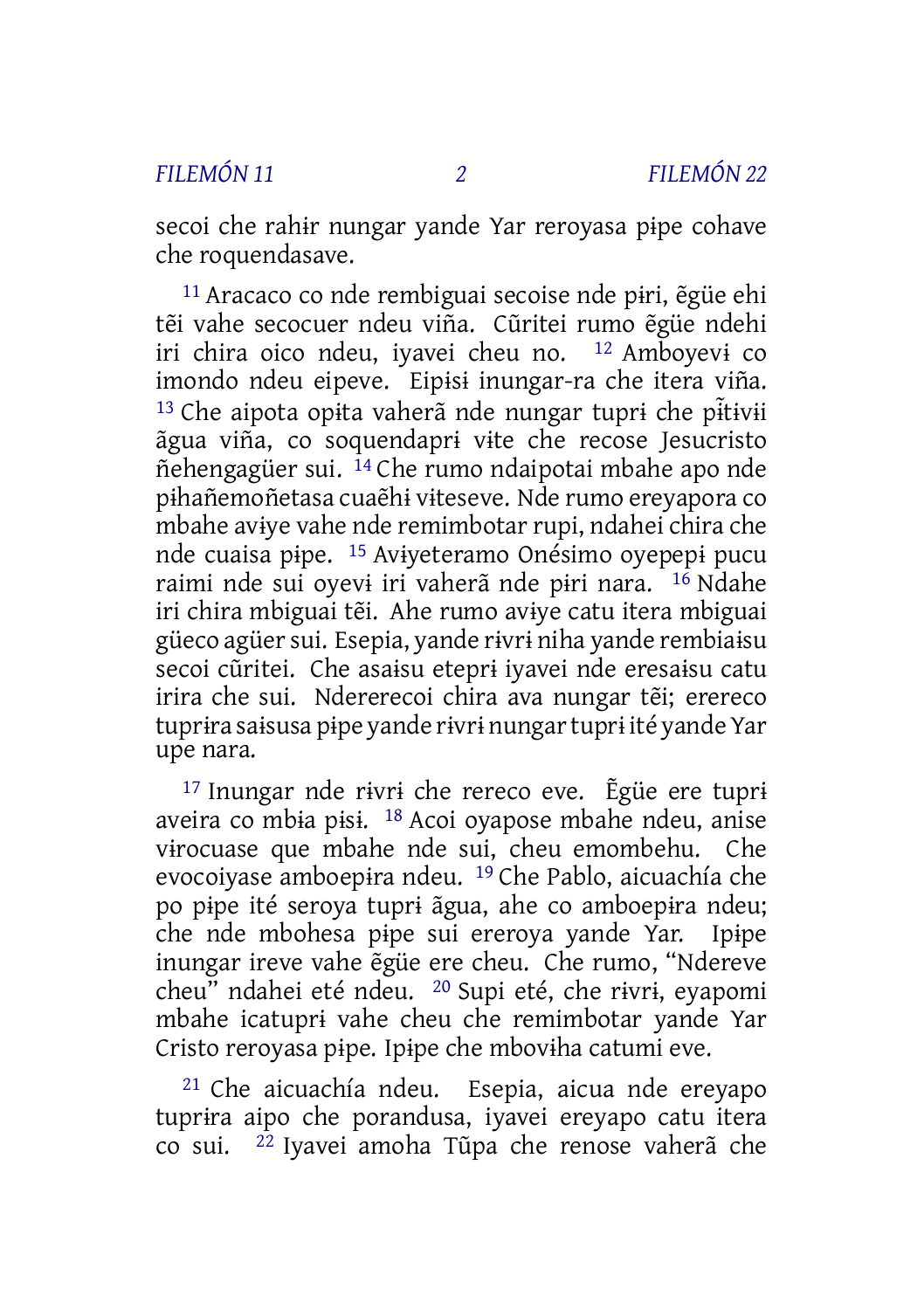roquendasa sui pe yeruresa pɨpe che so ãgua eipeve pe repia. Sese emoingatumi avei che pɨtuhu ãgua.

## *Mahenduhasa, porovasasa ipa vahe*

23 Che ndugüer, Epafras, omondo omahenduhasa ndeu. Ahe avei soquendaprɨ cohave yande Yar Jesucristo recocuer rese. 24 Iyavei Marcos, Aristarco, Demas, Lucas che ndugüer oporavɨquɨ vahe Tũpa uve, ahe avei omondo omahenduhasa yuvɨreco ndeu.

25 Yande Yar Jesucristo tape rovasa opacatu eipeve. Aipo rupive.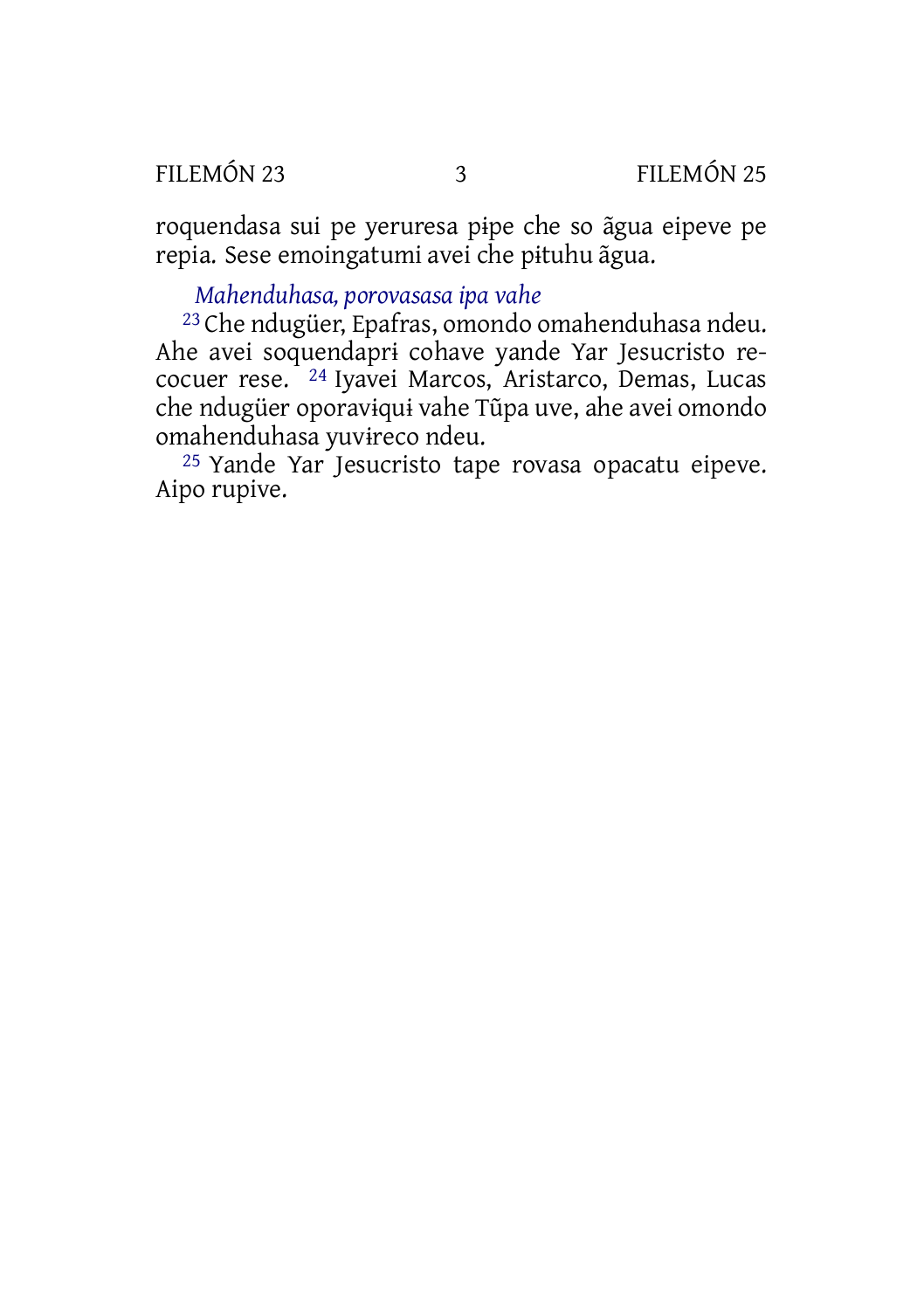4

# Tũpa Ñehengagüer

New Testament in Guarayu (BL:gyr:Guarayu) copyright © 2011 Wycliffe Bible Translators, Inc.

Language: Guarayu

Translation by: Wycliffe Bible Translators, Inc.

Guarayu [gyr], Bolivia

### Copyright Information

© 2011, Wycliffe Bible Translators, Inc. All rights reserved.

This translation text is made available to you under the terms of the Creative [Commons](http://creativecommons.org/licenses/by-nc-nd/4.0/) License: [Attribution-Noncommercial-No](http://creativecommons.org/licenses/by-nc-nd/4.0/) Derivative Works. (http:// creativecommons.org/licenses/by-nc-nd/3.0/) In addition, you have permission to port the text to different file formats, as long as you do not change any of the text or punctuation of the Bible.

You may share, copy, distribute, transmit, and extract portions or quotations from this work, provided that you include the above copyright information:

You must give Attribution to the work.

You do not sell this work for a profit.

You do not make any derivative works that change any of the actual words or punctuation of the Scriptures.

Permissions beyond the scope of this license may be available if you contact us with your request.

#### The New Testament

in Guarayu

## © 2011, Wycliffe Bible Translators, Inc. All rights reserved.

This translation is made available to you under the terms of the Creative Commons Attribution-Noncommercial-No Derivatives license 4.0.

You may share and redistribute this Bible translation or extracts from it in any format, provided that:

You include the above copyright and source information.

You do not sell this work for a profit.

You do not change any of the words or punctuation of the Scriptures. Pictures included with Scriptures and other documents on this site are licensed just for use with those Scriptures and documents. For other uses, please contact the respective copyright owners.

#### 2014-04-25